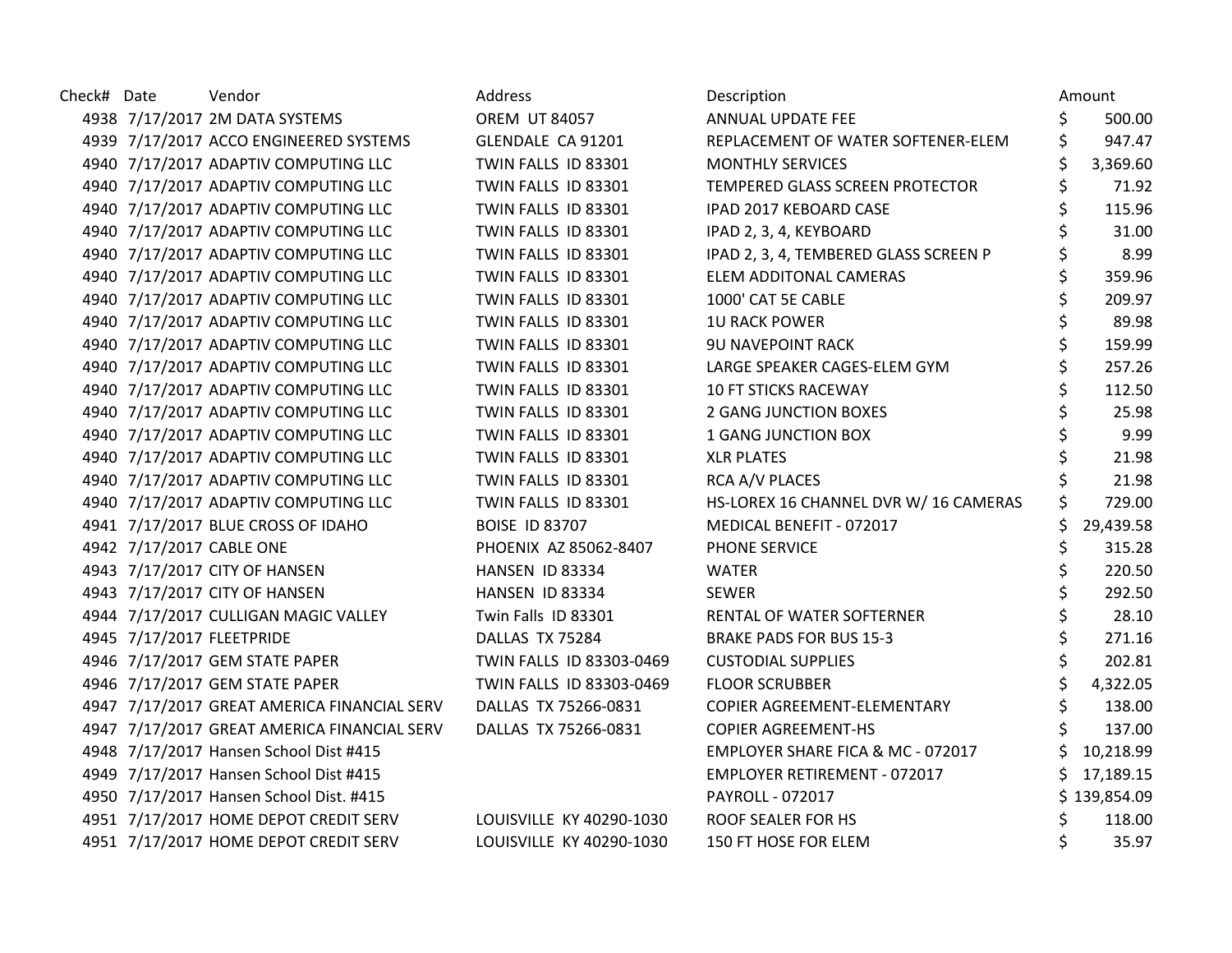| 4952 7/17/2017 HOWELL ELAYNE              | <b>EDEN ID 83325</b>                               | MILEAGE TO IASBO CONF                                             | \$<br>148.40 |
|-------------------------------------------|----------------------------------------------------|-------------------------------------------------------------------|--------------|
| 4952 7/17/2017 HOWELL ELAYNE              | <b>EDEN ID 83325</b>                               | MILEAGE TO 21ST CENTURY TRAINING                                  | 139.92       |
| 4953 7/17/2017 IDAHO POWER                | Seattle WA 98124-1966                              | <b>JR/SR HIGH</b>                                                 | 1,697.83     |
| 4953 7/17/2017 IDAHO POWER                | Seattle WA 98124-1966                              | ELEMENTARY                                                        | 1,569.83     |
| 4953 7/17/2017 IDAHO POWER                | Seattle WA 98124-1966                              | PRESCHOOL                                                         | 33.35        |
| 4953 7/17/2017 IDAHO POWER                | Seattle WA 98124-1966                              | SOUTH MODULAR                                                     | 16.60        |
| 4953 7/17/2017 IDAHO POWER                | Seattle WA 98124-1966                              | <b>FOOTBALL FIELD</b>                                             | 5.19         |
| 4953 7/17/2017 IDAHO POWER                | Seattle WA 98124-1966                              | <b>IRRIGATION PUMP</b>                                            | 91.95        |
| 4954 7/17/2017 IDAHO SCHOOL DIST COUNCIL  | <b>BOISE ID 83705</b>                              | 2017-18 MEMBERSHIP DUES                                           | 50.00        |
| 4955 7/17/2017 INTEGRATED TECHNOLOGIES    | TWIN FALLS ID 83303-1843                           | ELEM-XEROX                                                        | \$<br>27.56  |
| 4956 7/17/2017 INTERMOUNTAIN GAS          | <b>BOISE ID 83732</b>                              | <b>JR/SR HIGH</b>                                                 | \$<br>265.97 |
| 4956 7/17/2017 INTERMOUNTAIN GAS          | <b>BOISE ID 83732</b>                              | PRESCHOOL                                                         | 23.24        |
| 4956 7/17/2017 INTERMOUNTAIN GAS          | <b>BOISE ID 83732</b>                              | ELEMENTARY                                                        | 64.55        |
| 4956 7/17/2017 INTERMOUNTAIN GAS          | <b>BOISE ID 83732</b>                              | AG BLDG                                                           | 157.52       |
| 4957 7/17/2017 INTERSTATE BILLING SERVICE | DECATUR AL 35609-2208                              | AIR DRIVER CARTRIDGE                                              | \$<br>48.69  |
| 4957 7/17/2017 INTERSTATE BILLING SERVICE | DECATUR AL 35609-2208                              | FILTERS FOR 15-3                                                  | \$<br>129.74 |
| 4958 7/17/2017 JOSTENS                    | CHICAGO IL 60673-1213                              | DIPLOMA REPLACEMENT                                               | 32.28        |
| 4959 7/17/2017 MORETON & COMPANY          | <b>BOISE ID 83719</b>                              | 2017-18 SAFESCHOOLS SOFTWARE                                      | 82.50        |
| 4960 7/17/2017 QUILL CORPORATION          | PHILADELPHIA PA 19101-0600 SALMON COPY PAPER       |                                                                   | 7.47         |
| 4960 7/17/2017 QUILL CORPORATION          |                                                    | PHILADELPHIA PA 19101-0600 2" EXPANSION HANGING FILE-LEGAL        | 20.14        |
| 4960 7/17/2017 QUILL CORPORATION          |                                                    | PHILADELPHIA PA 19101-0600 2" EXPANSION HANGING FILE FOLDERS      | 22.74        |
| 4960 7/17/2017 QUILL CORPORATION          | PHILADELPHIA PA 19101-0600 PRINTER CARTRIDGE-BLACK |                                                                   | 53.02        |
| 4960 7/17/2017 QUILL CORPORATION          |                                                    | PHILADELPHIA PA 19101-0600 PAYROLL PARTITION FILE FOLDERS         | 107.58       |
| 4960 7/17/2017 QUILL CORPORATION          |                                                    | PHILADELPHIA PA 19101-0600 GREEN PERSONNEL PARTITION FILE FOLDERS | 107.56       |
| 4960 7/17/2017 QUILL CORPORATION          | PHILADELPHIA PA 19101-0600 LEMON YELLOW COPY PAPER |                                                                   | 7.68         |
| 4960 7/17/2017 QUILL CORPORATION          | PHILADELPHIA PA 19101-0600                         | <b>GREEN COPY PAPER</b>                                           | 5.76         |
| 4961 7/17/2017 SELECT SOURCE INC          | KIMBERLY ID 83341                                  | <b>BATTERY FOR LAWN MOWER</b>                                     | 44.99        |
| 4961 7/17/2017 SELECT SOURCE INC          | KIMBERLY ID 83341                                  | <b>KEYS</b>                                                       | 5.97         |
| 4961 7/17/2017 SELECT SOURCE INC          | KIMBERLY ID 83341                                  | PAINT & SUPPLIES FOR RAILING                                      | 77.66        |
| 4962 7/17/2017 VALLEY WIDE COOPERATIVE    | <b>JEROME ID 83338</b>                             | <b>FUEL DISCOUNT</b>                                              | (8.88)       |
| 4962 7/17/2017 VALLEY WIDE COOPERATIVE    | <b>JEROME ID 83338</b>                             | LAWNMOWER FUEL                                                    | 83.04        |
| 4962 7/17/2017 VALLEY WIDE COOPERATIVE    | <b>JEROME ID 83338</b>                             | FUEL FOR PICK UP                                                  | 30.64        |
| 4962 7/17/2017 VALLEY WIDE COOPERATIVE    | <b>JEROME ID 83338</b>                             | DIESEL DISCOUNT                                                   | (9.53)       |
| 4963 7/17/2017 VERIZON WIRELESS           | DALLAS TX 75266-0108                               | <b>IPAD</b>                                                       | 30.02        |